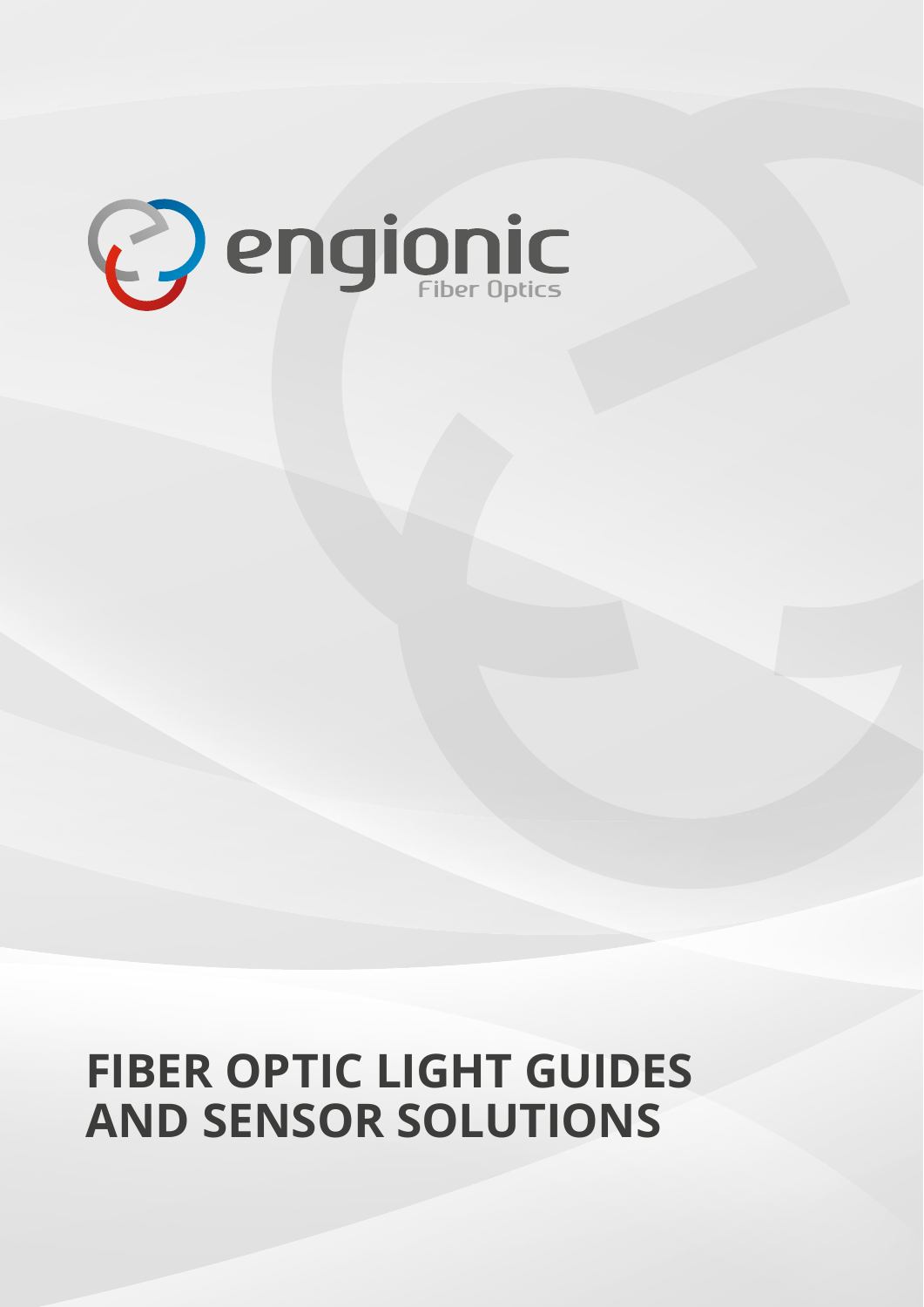

Three decades of experience in fiber optics. From prototyping to volume production. Industry leading FBG sensor system solutions.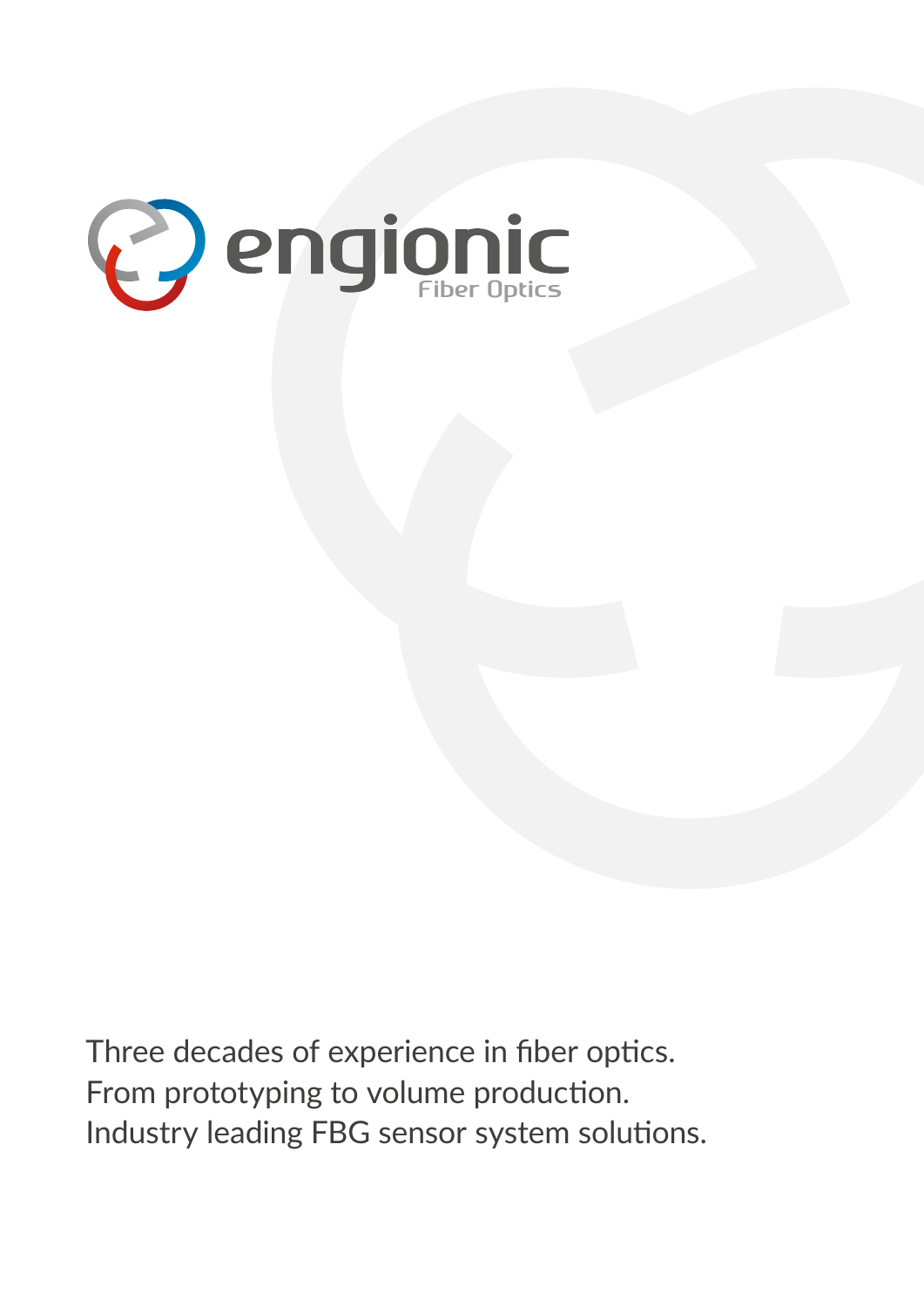

### **The engionic Fiber Optics GmbH**

has been designing and manufacturing tailor-made fiber optic light guide solutions and fiber optic sensors since 1992. The customer-specific products are used, among other things, in power plant monitoring, medical technology and industrial process monitoring.

The added value for our customers lies in the consistent support, starting with the development of the prototypes, to the startup of the series production and then to the continuous optimization of the products and the manufacturing costs.

engionic Fiber Optics, thanks to its many years of experience, has been perfectly aligned to the needs of industrial customers who integrate the fiber optic components into their overall solutions. Product traceability, quality management and delivery reliability are part of the corporate DNA.

engionic Fiber Optics is part of the engionic Group.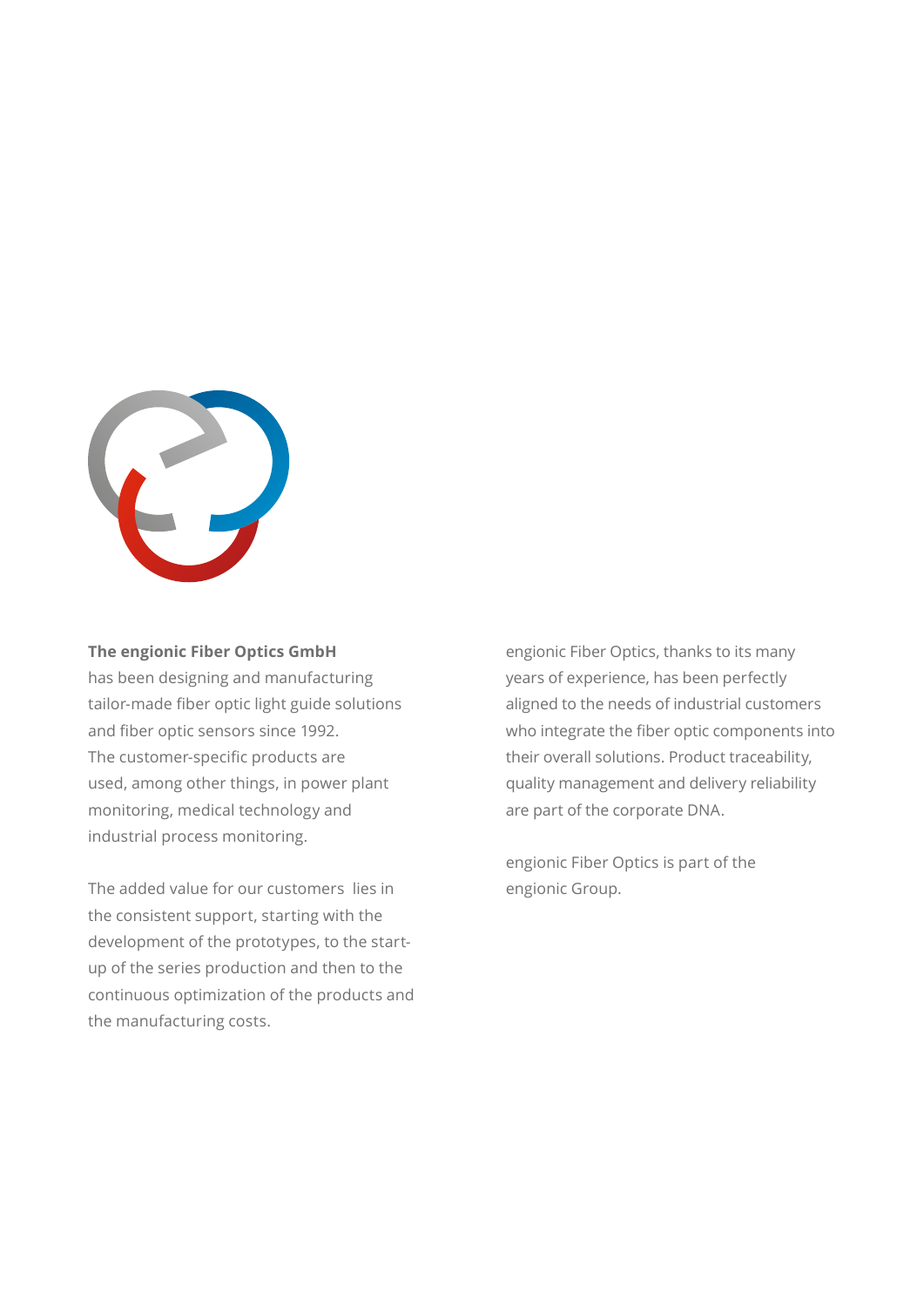engionic Fiber Optics offers a broad range of products and services in the assembly and manufacturing of fiber optic light guides and components, such as customer-specific light guide assemblies, cross-section converters, vacuum feedthroughs as well as transmission-, reflection- and medical probes.

Additionally, engionic Fiber Optics manufactures special fiber optic temperature and strain sensors based on fs-laser-written Fiber Bragg Gratings, that open up completely new sensing possibilities for a wide range of industrial and medical sensing applications, as well as individual sensor arrangements upon customer request. Based on our in-depth industry know-how, we also offer sensor system solutions and select the most suitable interrogator solution for our customers.

### **PRODUCTS ADVANTAGES**

- $\heartsuit$  Leading expertise in fiber optic light guides, probes and FBG sensors in the high temperature range
- $\heartsuit$  Specialist for vacuum and pressure feedthroughs
- $\heartsuit$  Development and production department with high implementation expertise
- $\heartsuit$  Very high degree of customization in the implementation of individual solutions
- $\heartsuit$  Small scale production without minimum quantity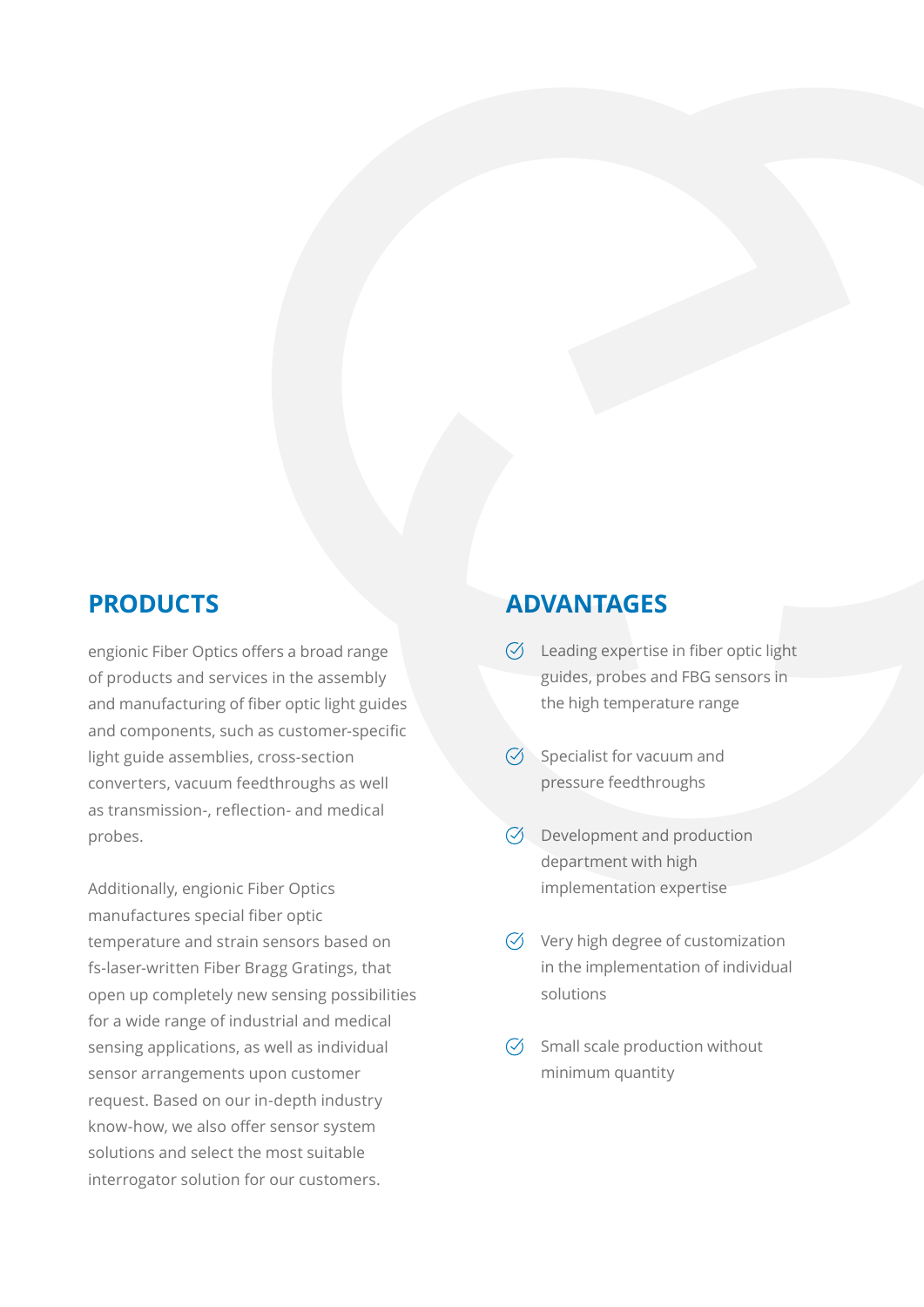# **GLASS FIBER PRODUCTS**

### **LIGHT GUIDES**

Silica l<sub>ig</sub>

engionic Fiber Optics is developing light guides for various applications; from a simple light guide for lightning applications to complex analytic and sensing applications. Depending on the application, different fiber materials like glass, for UV- or IR-range optimized silica fibers or plastic fibers are used. In addition, we offer a wide range of fiber diameters, as well as the option of using single fibers or fiber bundles. To protect the fibers, engionic Fiber Optics offers complete assembly with different hose/tube materials such as PVC, silicone or steel depending on the requirement for flexibility and stability. For light guide connections we offer standard plugs such as DIN, SMA or FC as well as special adapters for high-temperature applications or angle geometries.

Additionally to our Multi Mode Assembly, we are offering Single Mode Assembly with FC/APC, FC/PC, LC/APC, optional E2000, SC/APC and DIN connection.

the gove channel with metal hose and FSMA plug

### **Application areas:**

Light guide of glass fiber bundle with

90° angular head

 Spectroscopy | Medical technology | Process control | Pyrometry | Flame monitoring | Fire protection | Power plant monitoring | Exhaust control | Engine monitoring | Colour measurement | Lighting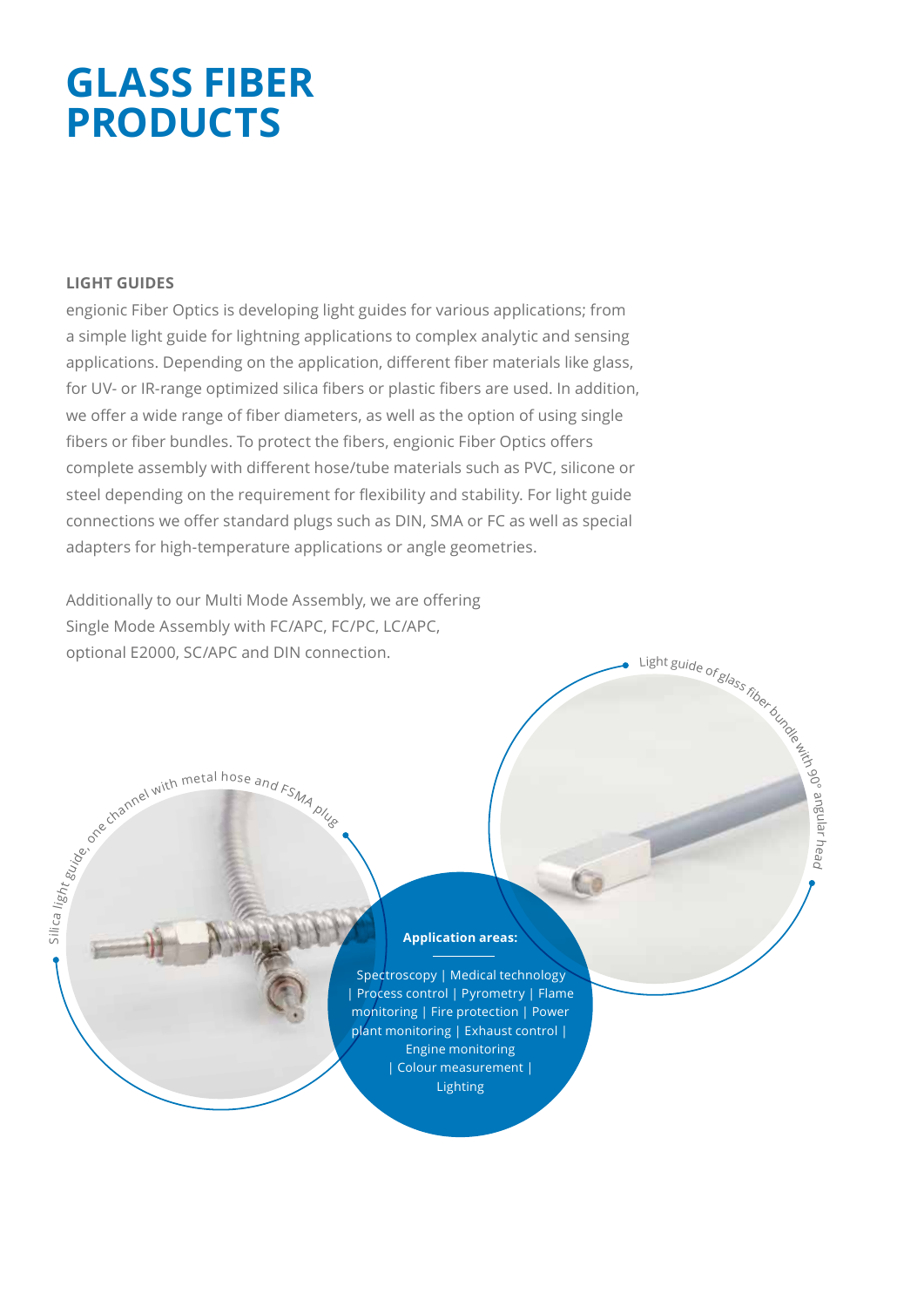### **CROSS SECTION CONVERTERS**

For the adaptation to special lighting or detection geometries, engionic Fiber Optics offers customer-specific cross-section converters. Wide linear arrangements for light beams and sensor applications can be produced as well as high-precision arrangements of individual fiber lines for exact spectrometer couplings. A special radially symmetric manufacturing geometry also allows the production of light guides for rotary couplers for signal transmission in robots and machines.



### **Application areas:**

Radial fiber arrangement of playstic field

 $\circ$ 

Spectroscopy | Medical technology | Process control

### **VACUUM FEEDTHROUGHS**

Vacuu m

Light g

uide row

Let a glass fiber

To bring fiber optic solutions also into vacuum, engionic Fiber Optics offers customized solutions with pipe-couplings, KF-flanges for high vacuum requirements and CF-flanges for UHV requirements. engionic Fiber Optics has long-standing expertise in special adhesive technologies as well as soldering and welding processes. In addition, we are offering special light guides with vacuum compatible hoses and connectors.



Vacuum feedthrough type KF

### **Application areas:**

Spectroscopy | Process control | Pyrometry | Power plant monitoring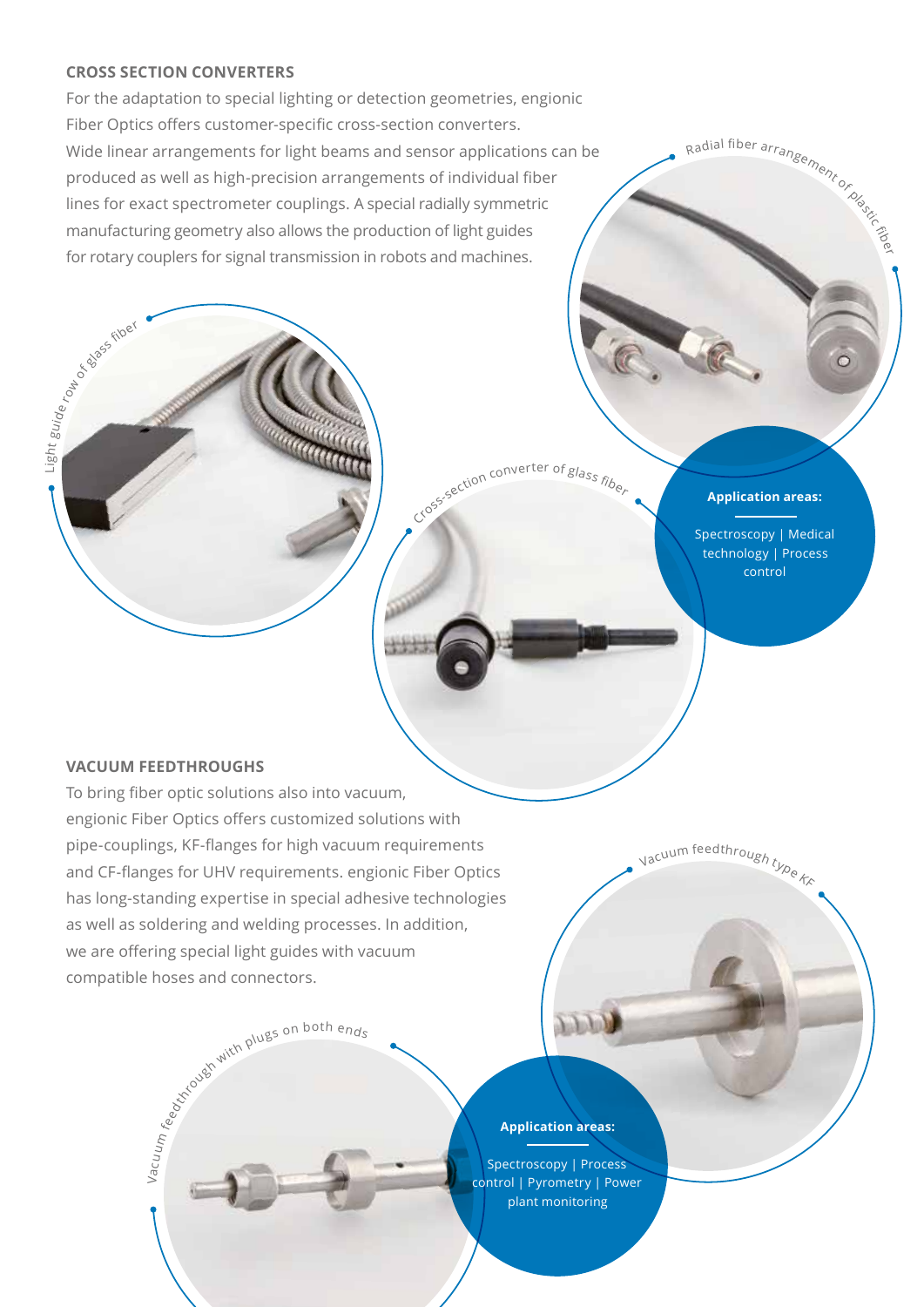# **FIBER OPTIC PROBES**

### **TRANSMISSION AND REFLECTION PROBES**

engionic Fiber Optics manufactures application-specific reflection and transmission probes especially for industrial process control. Due to the high production depth with our own precision engineering workshop, we are able to quickly adapt the probes to specific application geometries and environments. J. CO

engionic Fiber Optics has outstanding skills in high temperature adhesives, special soldering processes and laser welding for applications at high temperatures, high pressure and dirty or humid environments.

Process control | Pyrometry | Flame monitoring | Fire protection | Power plant monitoring | Exhaust control | Engine monitoring | Colour measurement | Lighting

**Application areas:**

Reflection probe

### **MEDICAL PROBES**

One of the predominate focus at engionic Fiber Optics is the development of special probes for medical technology applications. We manufacture, for example, NMR-compatible probes for different measuring applications. For external optode probes, we produce particularly compact and light angular heads, which are skin-friendly and easily portable. For the measurement of tissue during surgery, we also manufacture endoscopic adapters as well as arthroscopic probes.

Medical measuring probably

Optod<sup>e</sup> <sup>m</sup>easurin<sup>g</sup> <sup>h</sup>ea<sup>d</sup>

### **Application areas:**

Spectroscopy | Medical technology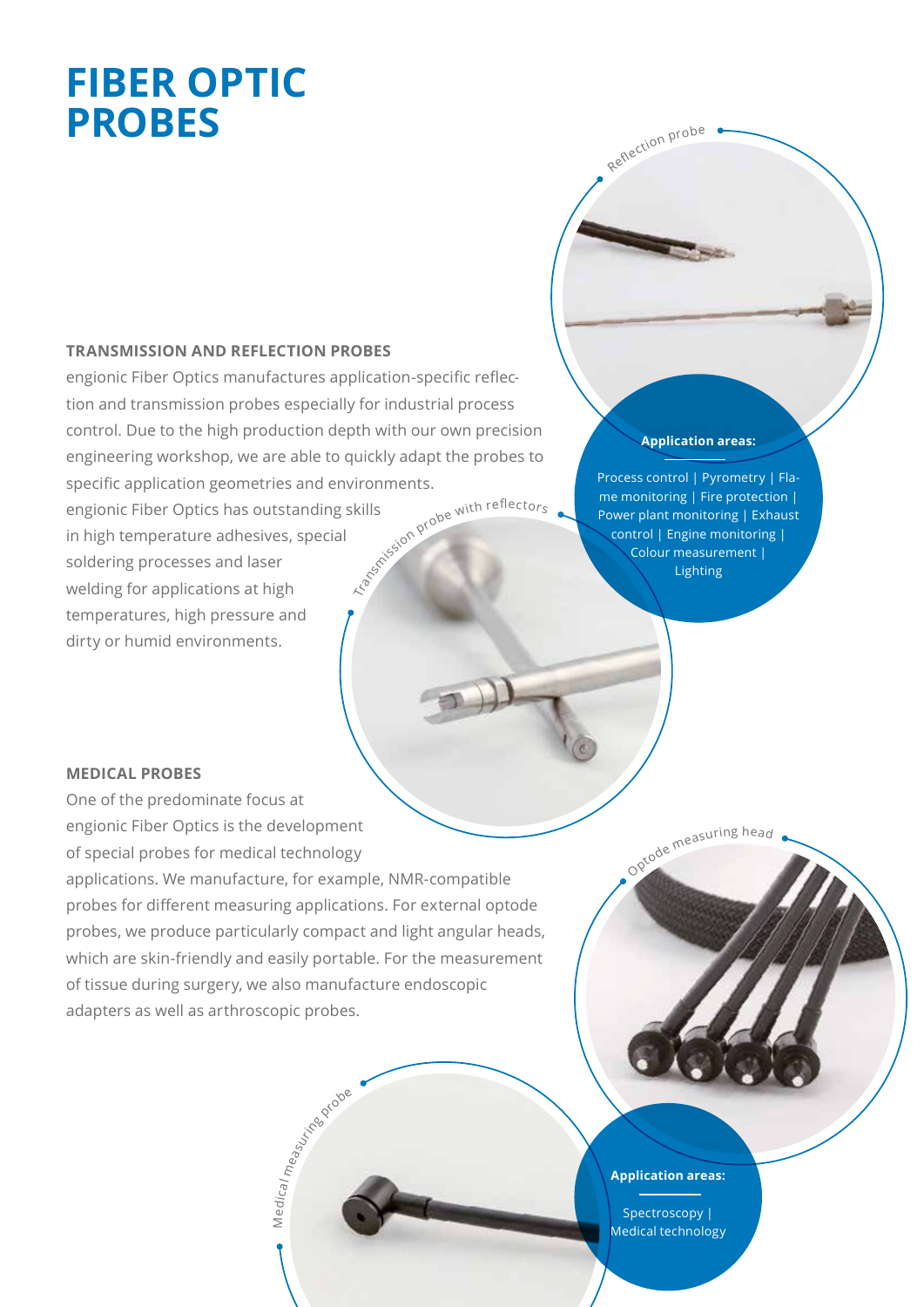# **INDIVIDUAL DEVELOPMENTS**

### **OEM DEVELOPMENTS**

engionic Fiber Optics develops special solutions for optical measurement applications upon individual customer request or within the framework of research projects. These include, for example, arrangements such as lens systems, redirecting systems with prisms or mirrors as well as products for special environments such as pressure barriers or thermally insulated windows. With our in-house precision engineering, we have the opportunity to flexibly and quickly respond to individual customer requirements. Our special strength is the high-precision manufacturing of individual and very small turned parts such as individual plug and adapter solutions.

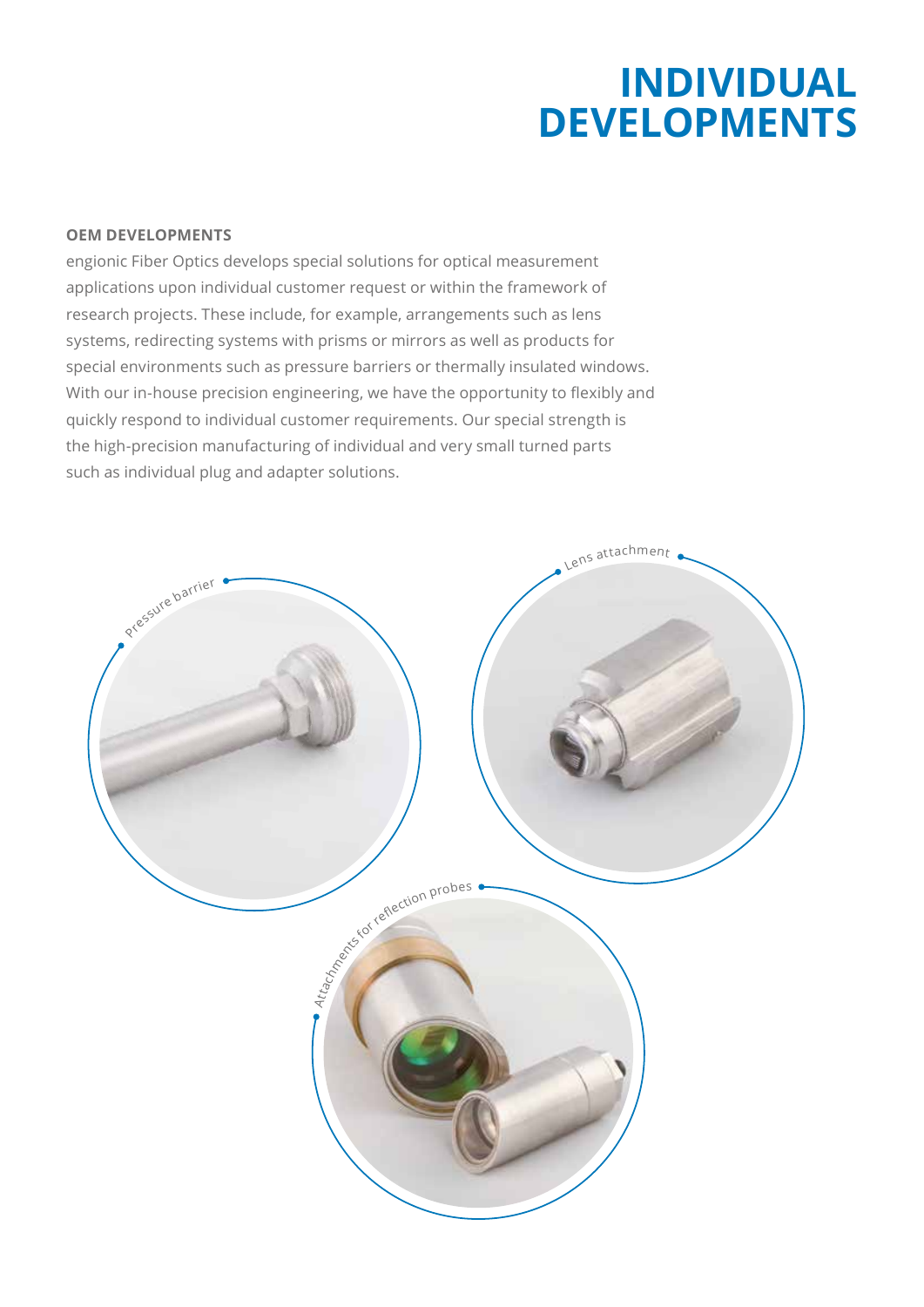# **FIBER BRAGG SENSORS**

### **TEMPERATURE AND STRAIN SENSORS**

engionic Fiber Optics manufactures special fiber optic temperature and strain sensors based on fs-laser-written Fiber Bragg Gratings, as well as individual sensor arrangements upon customer request. The product portfolio includes standard FBG sensors, individual OEM sensor solutions, as well as sensor systems including interrogation unit.

Unique in the market is the fully integrated internal value chain within the engionic Group – from the production of Fiber Bragg Gratings and CNC parts up to the entire sensor assembly, calibration and housing.

The Fiber Bragg Gratings of our affiliate company engionic Femto Gratings GmbH form the basis for the fiber optic sensors. engionic Femto Gratings GmbH is the first commercial provider worldwide for femtosecond-laser-written Fiber Bragg Gratings. This technology makes it possible to write Fiber Bragg Gratings and light guides in virtually any kind of optically transparent material and through a variety of fiber coatings such as acrylate, polyimide or carbon. In contrast to conventionally produced Fiber Bragg Gratings, the fs-writing technology does not require Germanium doping in the optical fiber. Strain sensors

Temperature sensors

### **Application areas:**

Medical technology | Process control | Borhole and Pipeline monitoring | Temperature and strain measurement | Smart structures | Fire protection | Power plant monitoring | Exhaust control | Engine monitoring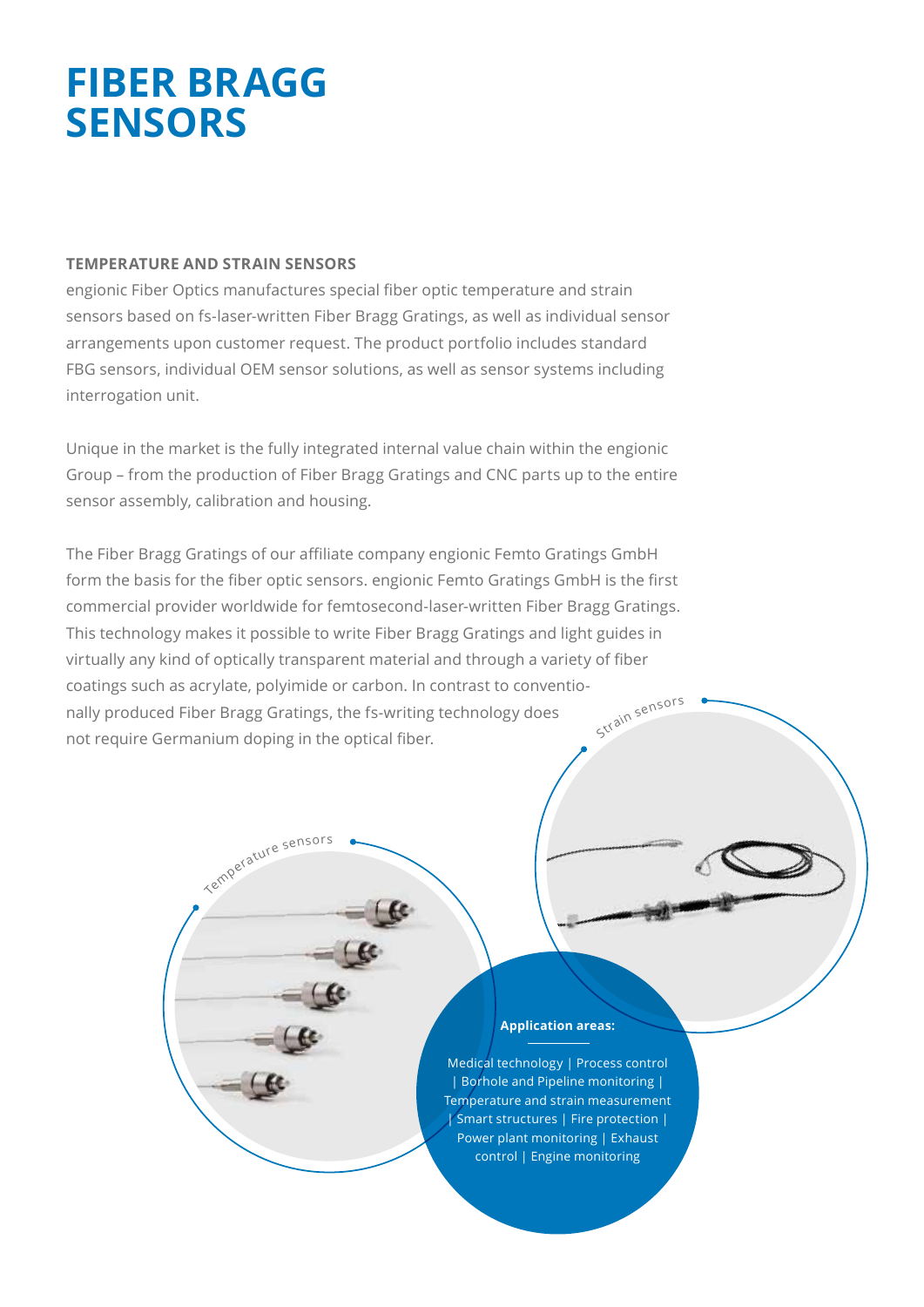### **OEM SENSOR SOLUTIONS**

Regarding OEM sensor solutions, engionic Fiber Optics is offering different co-operation packages.

Performance package 1 – Customer specific sensor development starting from the first idea and resulting in serial manufacturing. Profit from our extensive experience with regard to sensor assembly and volume production.

Performance package 2 – Customer specific adaptation of existing sensor concepts of engionic Fiber Optics, that have been developed over the past years. The sensors will be adapted to the cusomter-specific environmental and technical measuring requirements, will be tested as prototypes and thereafter manufactured in an efficient volume production process.

Performance packages 3 – Establishment of an efficient and cost effective volume production process for FBG sensors that already have been developed and tested by the customer and that shall be manufactured by engionic Fiber Optics as OEM supplier.

Selected developments we have realized are for example FBG Force Screw Sensors, FBG Vibration/ Acceleration Sensors, Hydrophone and Pantograph Systems.

# Individual OEM sensing solutions

### **SENSOR SYSTEMS INCLUDING INTERROGATION UNIT**

Based on our in-depth industry know-how, we also offer sensor system solutions and additionally select the most suitable interrogator unit for our customers for temperature and strain measurement applications ranging from one to several thousand sensing points.

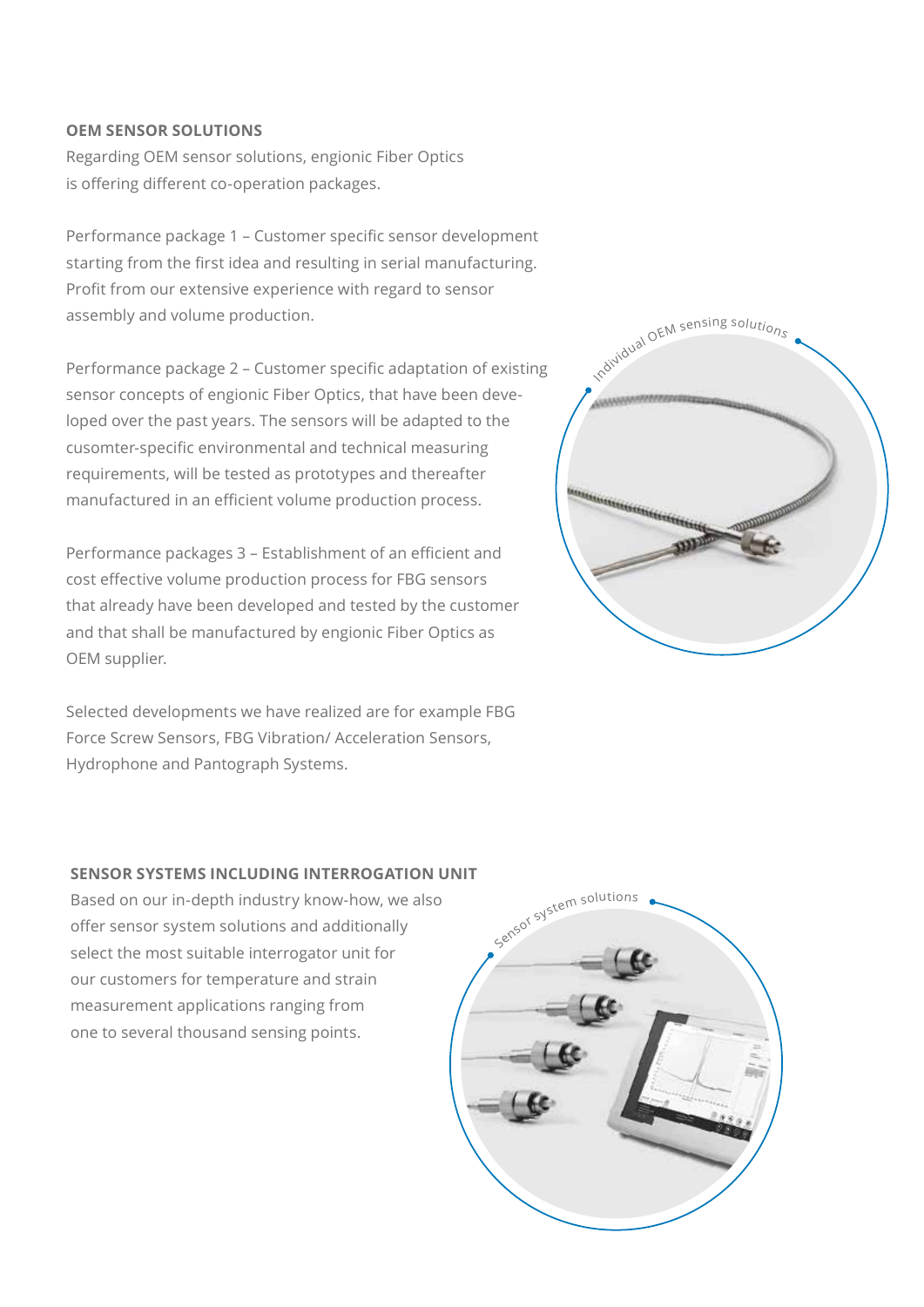# **EXPERTISE**

### **FIBER ASSEMBLY**

- Processing of different fiber materials as a single fiber or fiber bundles (plastic, glass and silica glass)
- Assembly of single fibers and fiber bundles in cables up to approx. 100m length
- Single mode assembly with FC/APC and LC/APC connection
- Production of cross-section converters with slit width from 100um
- Manufacturing of angular head arrangements in metal and plastic
- $\blacksquare$  Production of concentric arrangements with multiple rings
- $\blacksquare$  Processing of various protective hose materials (stainless steel with and without braiding, plastic, metal, plastic-coating)
- **Processing of metal-coated fibers (Cu, Al, or Au)**

### **JOINING PROCESSES**

- $\Box$  Bonding, especially for high-temperature applications
- Crimping
- **Laser welding**
- Ovens for adhesive curing and testing

### **PRECISION MECHANICS**

- **In-house design**
- $\blacksquare$  In-house mechanical workshop with conventional and CNC-supported turning and milling technology
- $\blacksquare$  Production of accessories for the light guide technology such as lens attachments, air-cooled lances, pressure barriers and probes with optical windows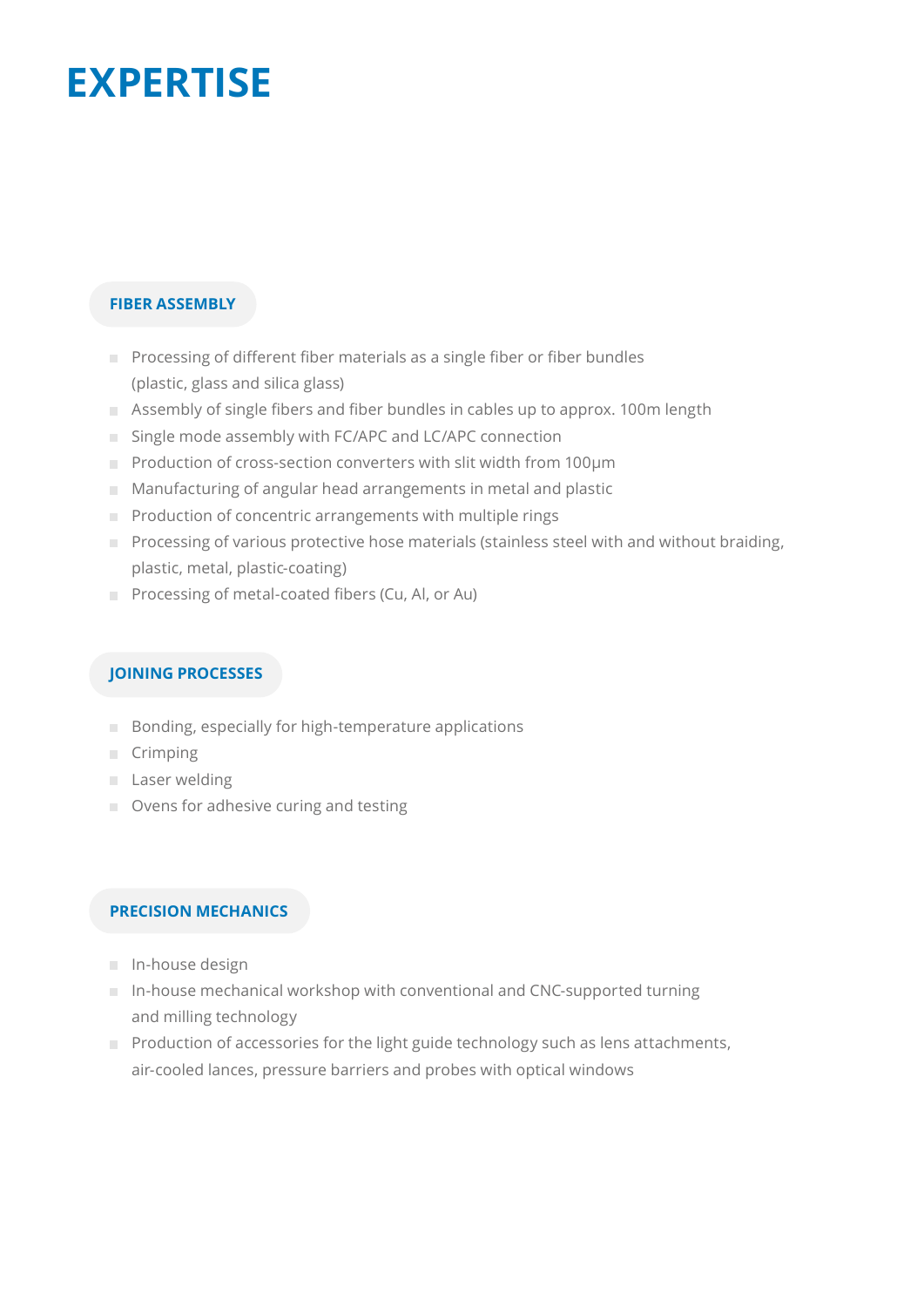### **FIBER-BRAGG-SENSORS**

- Usage of worldwide leading fs-laser-written Fiber Bragg Gratings from the market leader and sister company engionic Femto Gratings GmbH
- **High R&D competence for the development of customer specific sensor solutions**
- Adaptation of existing standard sensor concepts to customer-specific environmental and technical requirements
- Cost efficient volume production from the FBG manufacturing to the ready-to-use sensor
- Housing of FBG sensors in a vast range of designs and materials
- $\blacksquare$  In-house high precision mechanical workshop
- High precision temperature sensor calibration from -40°C to 700°C
- Calibration of strain sensors in various designs
- Connectorization for all common connector types
- Absolute residue free and highly stable packing of fibers according to customer requirements up to 2m length for high resolution temperature probes, standard configurations with stainless steel capillaries, ceramics and Quarz optional
- Annealing as well as cabling and jacketing options for long length
- $\blacksquare$  Broad range of glueing, crimping and welding technologies available
- Combination of FBG sensors with vacuum feedthroughs

### **R&D**

- Customer-specific development of optical solutions for technical measurement
- **Participation in development and research projects on special light guide** arrangements and sensor developments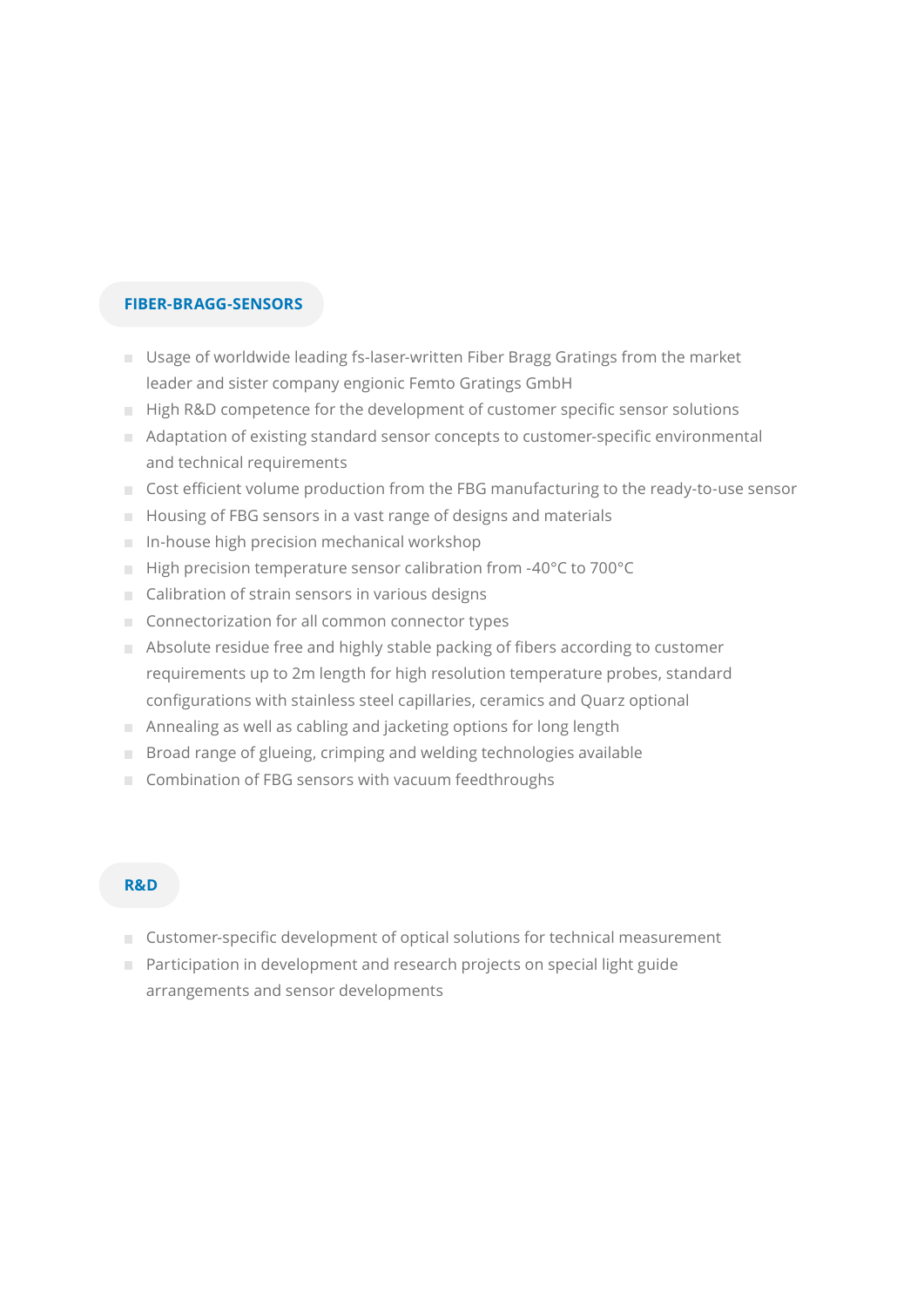

### **SPECIALIST FOR HIGH TEMPERATURES**

### **Flame monitoring**

Optical measuring technology is ideal for the monitoring of burning processes, e.g. in combustion or power plants. engionic Fiber Optics has developed special solutions for flame monitoring, which use protective windows as well as joining methods, such as laser welding, soldering and adhesive technologies for high-temperature applications.

### **Power plant monitoring**

In power plants, combustion processes take place under extreme conditions. Due to the high safety relevance, monitoring of the running combustion processes is extremely important. Also, compliance with limit values for the materials used with regard to temperature and pressure or strain must be monitored. engionic Fiber Optics has developed special solutions for monitoring, which take advantage of the protective window as well as special joining methods for high temperature applications.

### **Engine monitoring**

The use of optical sensors with electric engines is extremely important since they are immune to electromagnetic interference fields. Due to their high temperature stability, our special sensors also offer monitoring possibilities for combustion engines with high operational temperatures that generate hot environmental conditions. Special optical windows make it possible to directly monitor the combustion process.

### **Exhaust gas control**

Exhaust gases must be controlled for limit values. Using spectroscopy methods, the combustion is easy to analyze inline. Due to the high temperature range, our fiber optic sensors are especially suited to the monitoring of hot gases.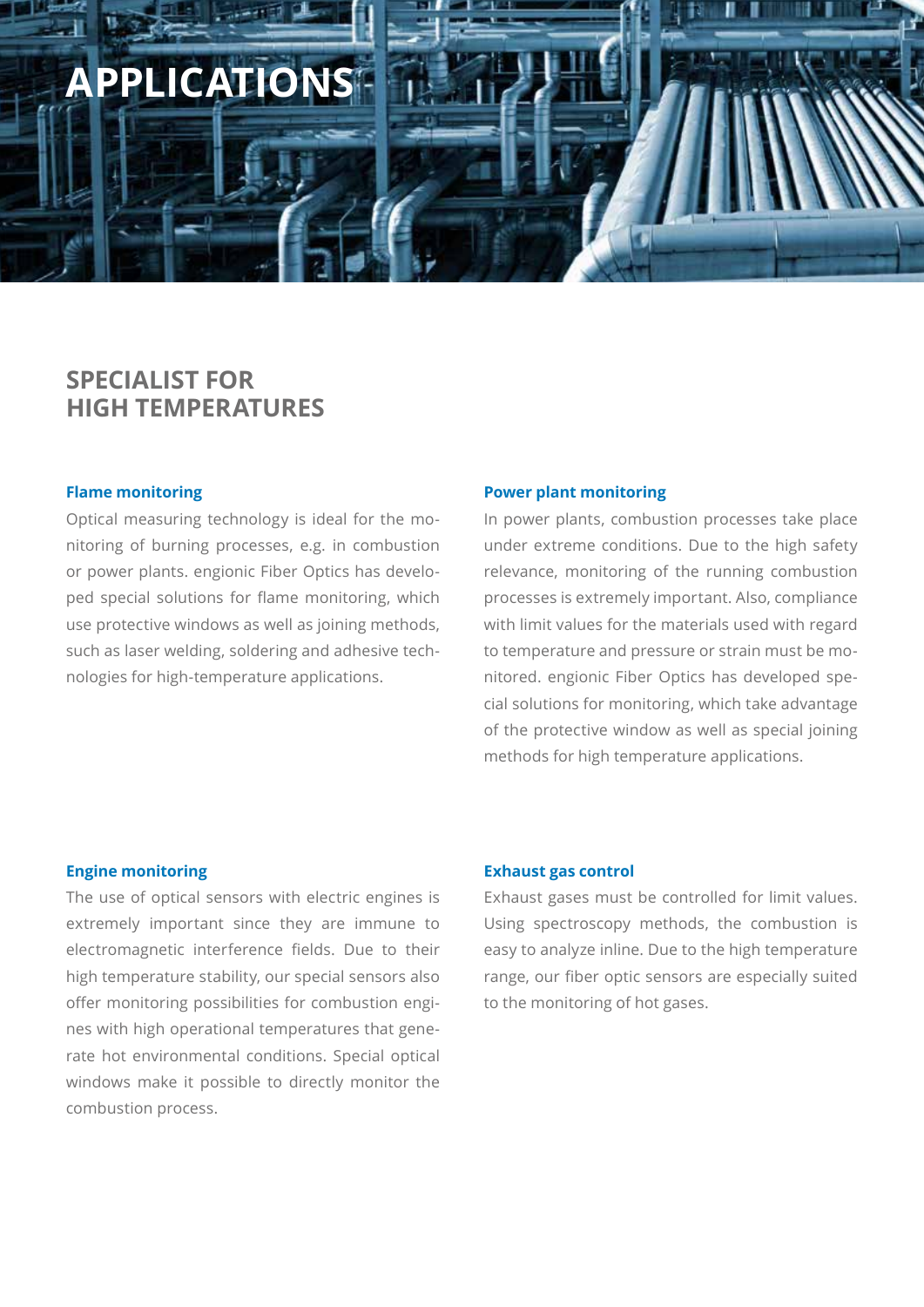

## **FIBER OPTICS FOR STABLE PROCESSES AND SAFETY**

### **Process control (industry 4.0)**

The transmission and measurement of process parameters using optics has great advantages due to the immunity to electromagnetic interference compared with electrical sensors and data transmission. engionic Fiber Optics offers customized solutions for sensors using light for the monitoring of production lines. Through special rotary couplers, transmissions in machines with rotating elements are also possible. We also offer fiber optic sensors for the monitoring of process parameters such as pressure, temperature, vibration, strain, which enable intelligent control processes.

### **Smart structures**

Optimized, lightweight materials in aerospace as well as infrastructure areas such as bridges and buildings should keep up with more extreme environmental situations while being more energy efficient. In addition, life cycles of materials should be optimally exploited and ageing processes detected at an early stage. In order to assess the limits, engionic Fiber Optics offers intelligent fiber optic sensors. So, e.g. cable systems can report material fatigue or wind turbines icing hazards in a timely manner.

### **Borehole/Pipeline monitoring**

Fiber optic sensors are particularly suitable for the monitoring of boreholes and pipelines in the oil and gas industry since they are ideal for the requirement of long extended measurement geometries. Several thousand sensors or scattering centres can be inserted in a fiber over a length of several kilometers.

### **Fire protection**

Especially in processes with flammable materials, optical methods are favored to avoid ignition by sparks. For the early detection of hot spots, engionic Fiber Optics has developed special light guide arrangements, which monitor highly sensitive processes even in very inaccessible areas.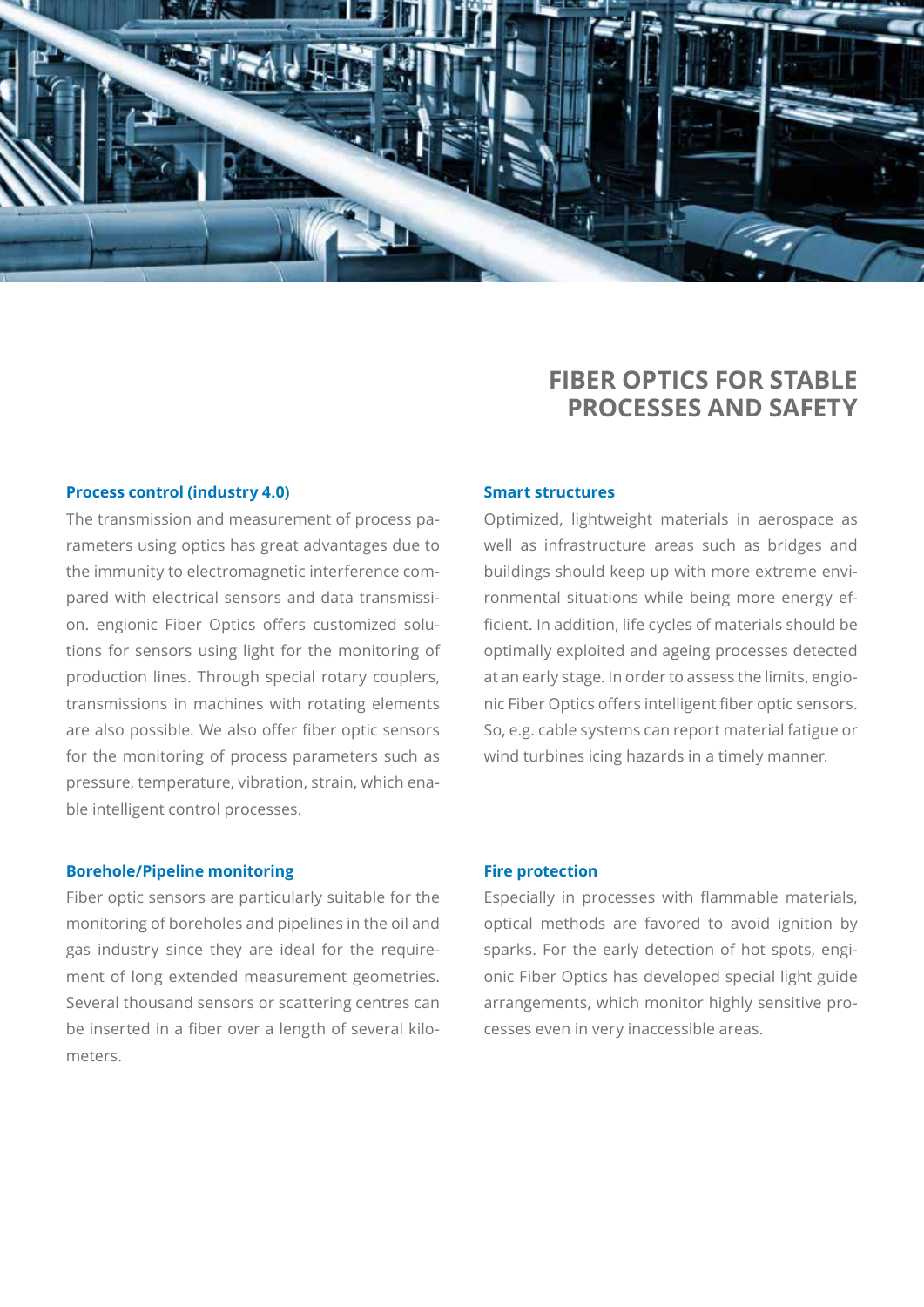

### **OPTIMAL RESULTS THROUGH FIBER OPTIC SOLUTIONS**

### **Spectroscopy**

Spectroscopy in the optical, UV as well as IR range is a widely used method for analysis and quality control. Due to the individual spectral characteristics of materials, product compositions and properties can be analyzed with the highest precision. Using light guides, this method can also be used in inaccessible places in production processes. In extreme environments such as high temperatures, dirt and humidity, light guides offer the possibility of placing sensitive analytical equipment far away from the measuring point in protected environments.

### **Pyrometry**

Pyrometry is an important method for contact-free temperature measurement, especially with high temperature processes. Through light guide technology, it is possible to perform measurements in very inaccessible places. Using high temperature adapters with interchangeable protective windows, special pressure connections or even vacuum feedthroughs, use is possible in virtually every process environment. engionic Fiber Optics is particularly specialized in individualized solutions adapted to requirements of the respective technological process.

### **Color measurement**

Using spectroscopic analysis, colors can be simply monitored in production processes. By means of light guides, this method can also be used in inaccessible places in production processes. Here too, in extreme environments such as high temperatures, dirt and humidity, light guides offer the possibility of placing sensitive analytical equipment far away from the measuring point in protected environments.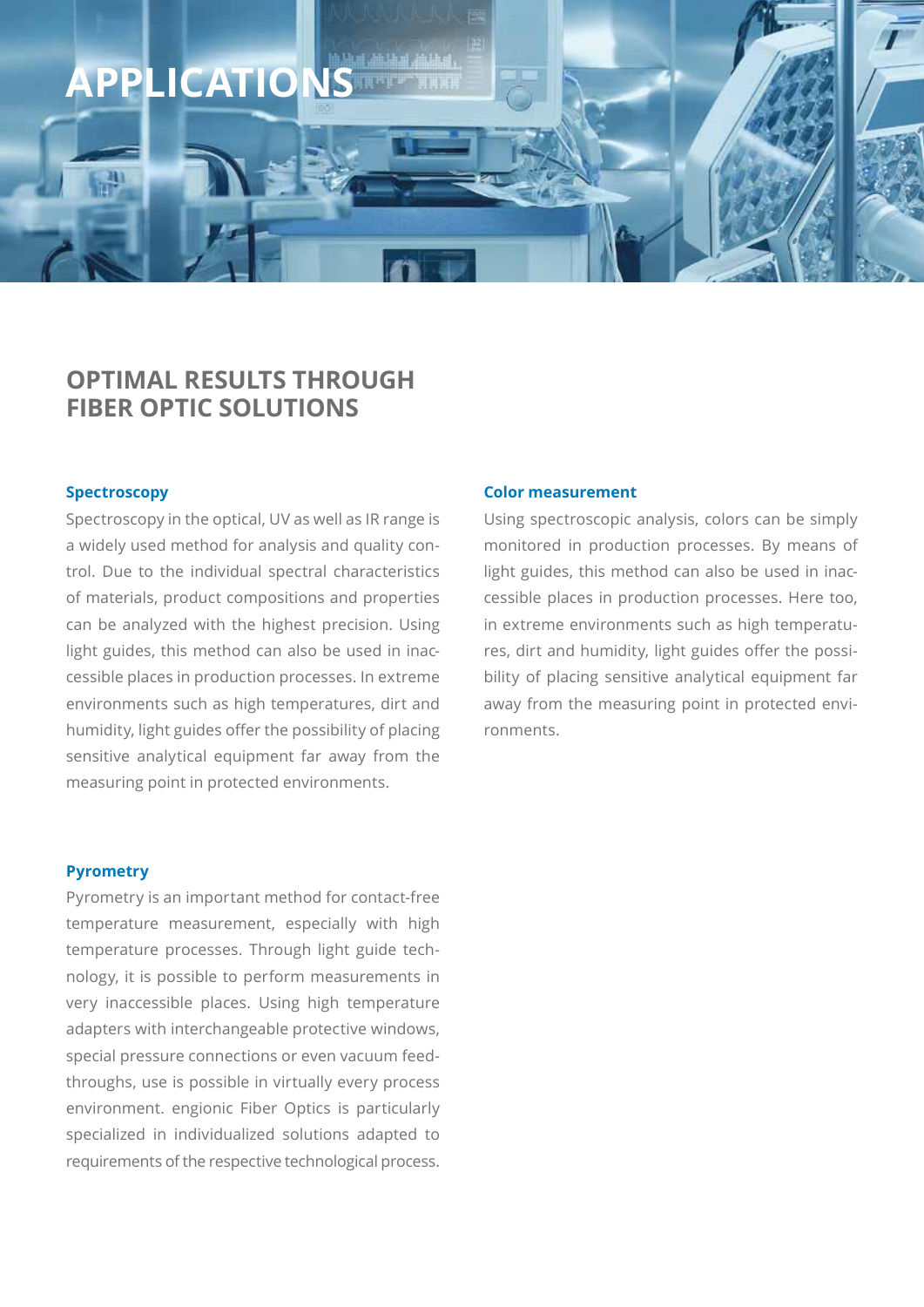

### **INNOVATIVE TECHNOLOGIES FOR MEDICAL**

### **Medical technology**

In medical technology, imaging techniques for analysis are often used where intricate lighting geometries can only be realized by specially adapted fiber solutions. Glass fibers are especially used for illumination and imaging in endoscopes where direct lighting is not possible. Spectroscopic diagnostic techniques are another field of application. engionic Fiber Optics has developed special probes specifically for different fields of application. For example, with optodes, a very compact and lightweight design is desired while with arthroscopic probes, a sturdy and easy to be sterilized design has been developed. In addition, fiber-optic sensors in micro-invasive surgery enable the monitoring of parameters such as strain and pressure, as well as the 3-dimensional tracking of movements with catheters or endoscopes.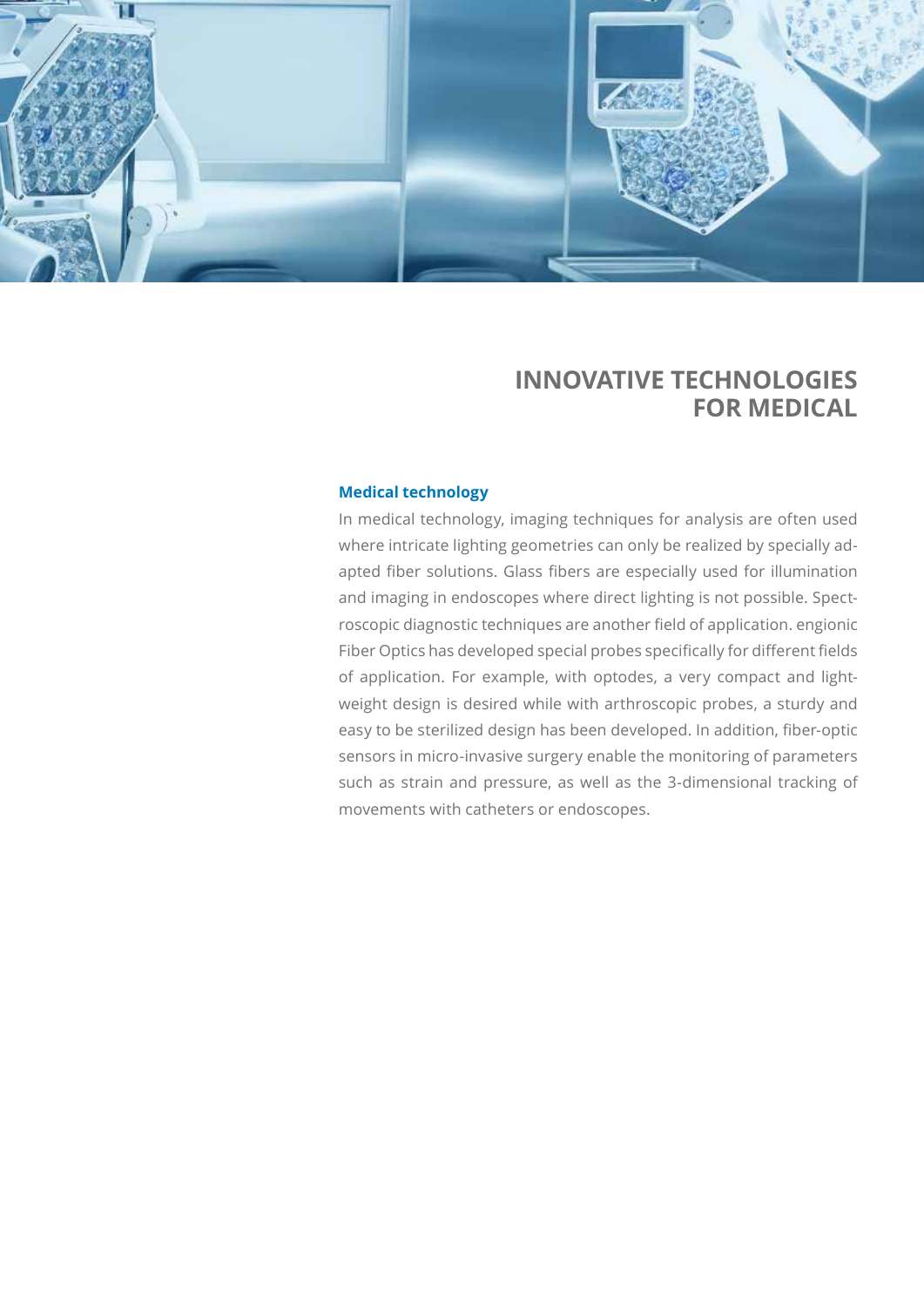# **ABOUT ENGIONIC GROUP**



The engionic group of companies focusses on the development and production of OEM specific products and components and covers the entire product life cycle, from prototyping to volume production. The group's technological focus lies on the design and production of fiber optic components and sensors, as well as the production of high quality precision CNC parts.

In 2022, we rebranded the engionic Group companies to create a joint brand identity. Loptek GmbH is now engionic Fiber Optics GmbH, FemtoFiberTec GmbH is now engionic Femto Gratings GmbH and KIESSIG CNC-Zerspanung GmbH is now engionic CNC GmbH.

Each company operates as an independent entity, while we maximize the synergies between the group companies to provide the best value proposition to our customers.

Within the group, engionic AG fulfills the function of a strategic investment holding company. All share holdings are bundled in this company. The main purpose of the holding company is the active further development of the business portfolio through organic growth and the selective acquisition of further businesses, as well as the identification of new technologies and products that are evolving on the market and can be scaled to industrial levels.